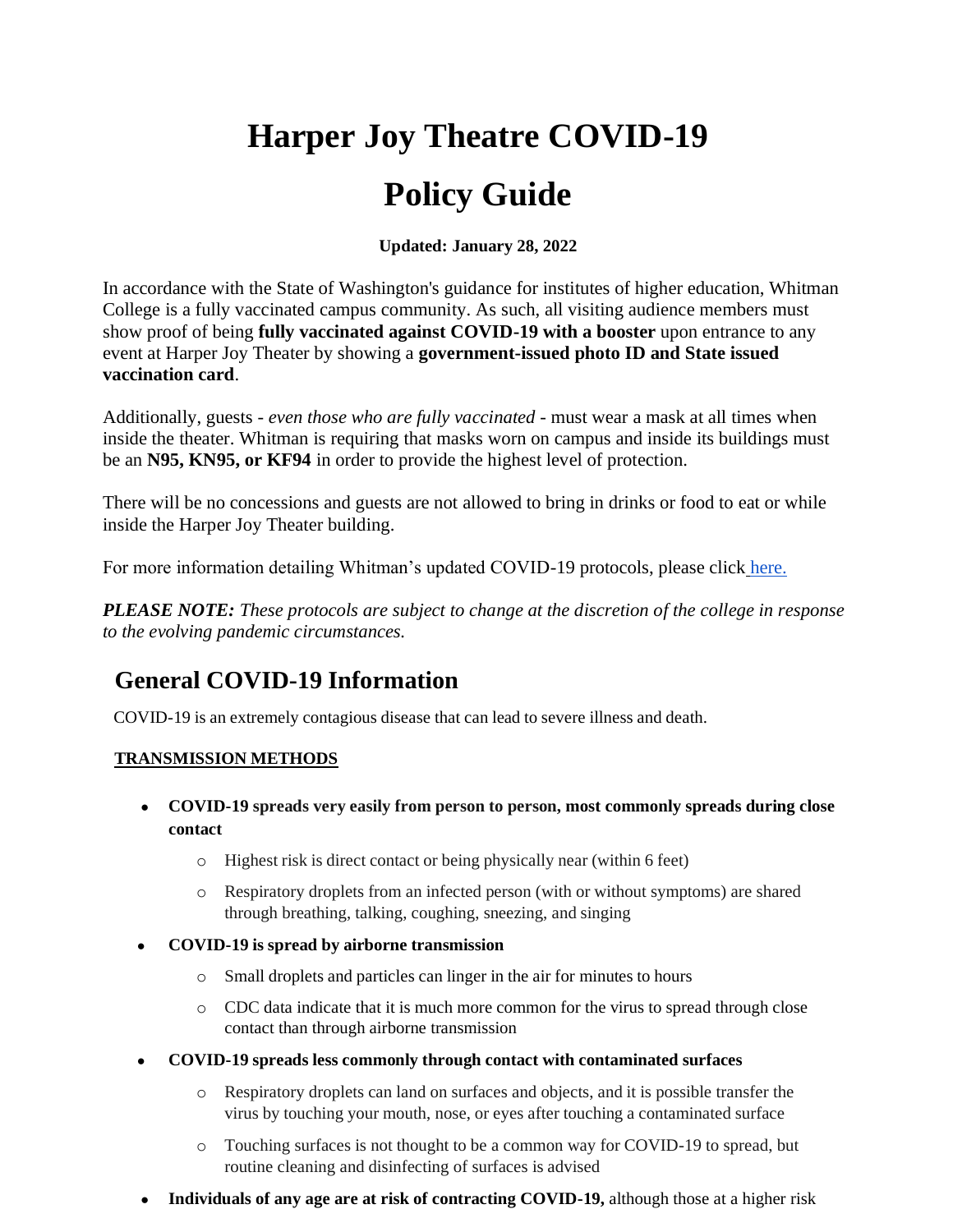may need to take additional precautions when performing certain tasks and should contact the HJT COVID Captain or Production Stage Manager

### **RISKS**

The nature of this infectious disease means that there is still an inherent risk of exposure to COVID-19 in any public place where people are present, and by entering a Department of Theatre and Dance facility, individuals voluntarily assume that risk.

Risk of severe illness and death increase with age, with older adults at the highest risk. Individuals with pre-existing conditions **may be at increased risk** of severe illness from the virus.

*Conditions include (but not limited to): diabetes, cancer, heart conditions, chronic lung disease or COPD, liver, or kidney disease, hypertension*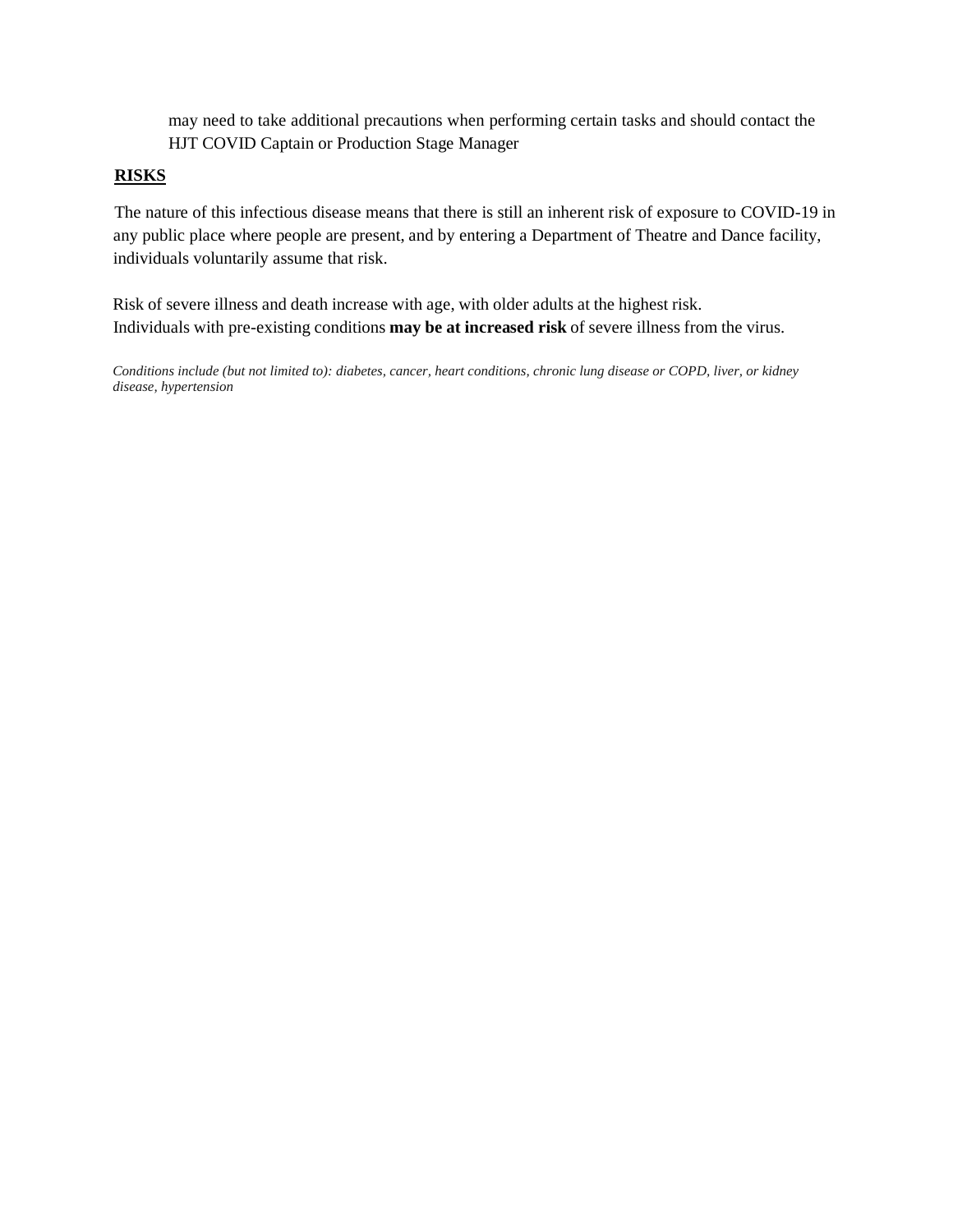### **PRECAUTIONS TO STOP THE SPREAD OF COVID-19**

- Wear a mask that *covers your nose and mouth* to help protect yourself and others
- Stay 6 feet apart from others who do not live with you
- Avoid crowds
- Avoid poorly ventilated indoor spaces
- Wash your hands often for 20+ seconds with soap and water, OR use hand sanitizer

# **General Expectations**

**Whitman College's Department of Theatre and Dance** is committed to the safety of our staff and all those that visit our theatres, and continues to monitor the current local, state, and federal recommendations, guidelines, and restrictions. There are certain policies in place that will exist throughout the process.

- Management will maintain documentation of all rehearsal and production meeting attendees for contact tracing purposes.
- Department of Theatre and Dance Rehearsals will not be open to *any* visitors (faculty and staff excepted).
- Masks are required to be worn at all times on-site throughout rehearsals by all participants, regardless of vaccination status. *(See performance section for information regarding masks in performances)*
- Theatre management will perform rigorous cleaning, per CDC guidelines (detailed below).

# **CLEANING & SANITIZATION**

- Disinfecting wipes and hand sanitizer are provided throughout work areas for personal use and to sanitize workstations, equipment, and limit sharing when possible. Frequent hand washing is encouraged in addition to hand sanitizer.
- All participants will be asked to assist in frequently sanitizing high touch surfaces including light switches, door handles, elevator buttons, and desks/workstations.
- Sanitization of common touch points will happen before, during, and after rehearsals.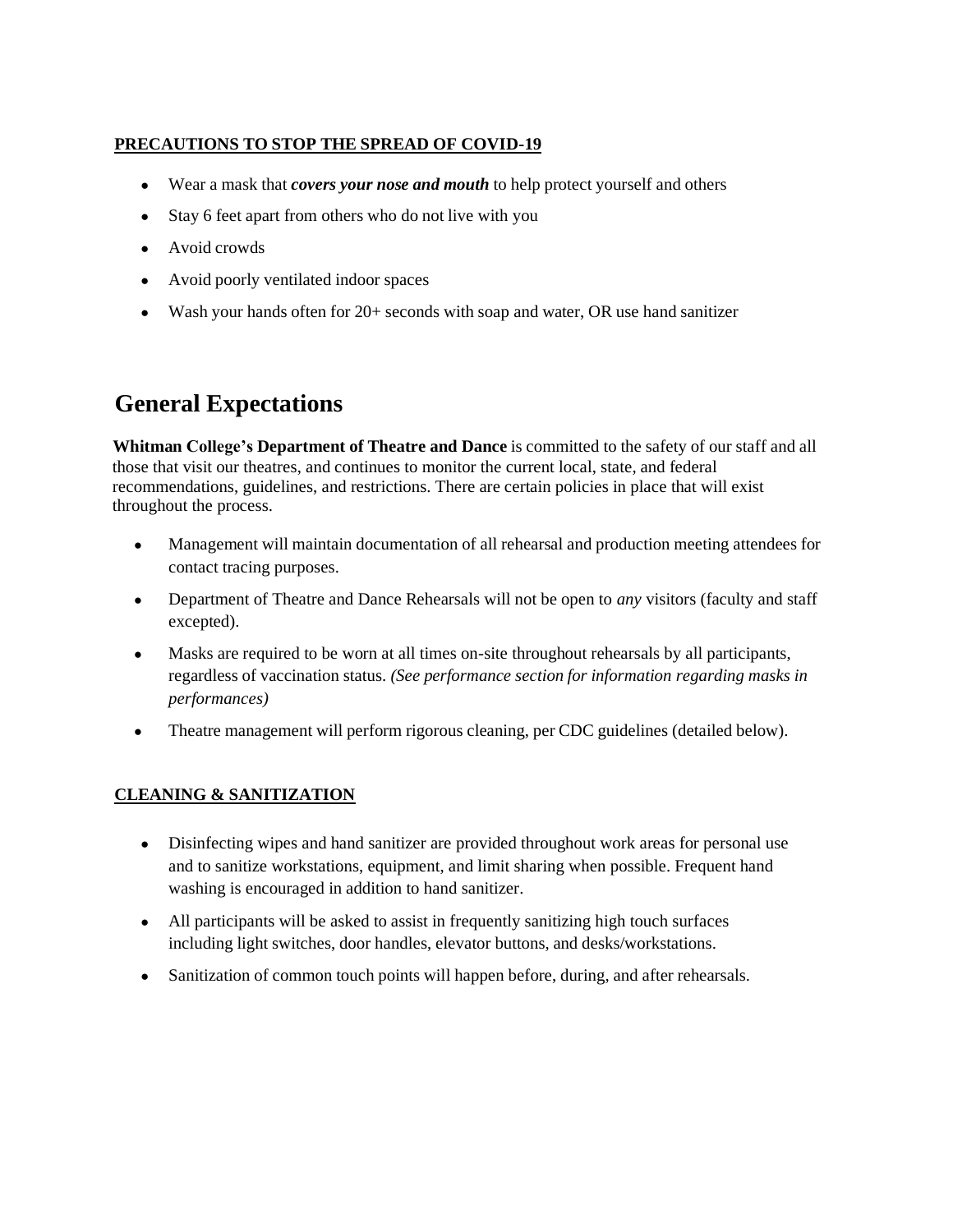# **Masks**

Until further notice, N**95, KN95, or KF94 Masks** are required in any Department of Theater and Dance managed facilities.

- A well-fitting mask must be on BEFORE entering the building and will be worn in areas at all times.
- Per Whitman Guidelines A mask should completely cover your nose and mouth and fit snugly against your cheeks, chin and the sides of your face. A nose bridge and adjustable ear loops can help significantly in improving mask fit. Three or more layers of fabric are strongly recommended for cloth masks like the logo masks issued by Whitman College; N95 and KN95 provide even higher levels of protection than cloth masks. Masks should be free from holes, rips or other signs of wear, and should be washed according to the manufacturer's instructions after each use. Face shields *may not* be substituted for a mask.
- The Department of Theater and Dance will have masks available on request.
- Individuals should observe CDC recommendations for mask care and cleaning. Cloth masks should be replaced after approximately 30 washes. Surgical masks are intended to be disposable and are designated for *single use only*. https:/[/www.doh.wa.gov/Portals/1/Documents/1600/coronavirus/ClothFacemasks.pdf](http://www.doh.wa.gov/Portals/1/Documents/1600/coronavirus/ClothFacemasks.pdf)

### **1. ACTORS**

#### **Audition protocols:**

Those auditioning for a show at Harper Joy Theatre must show their Whitman ID illustrating proof of eligibility to enter campus buildings per Whitman College COVID guidelines when they arrive for their audition. Failure to do this means you cannot audition.

Any actor who is not vaccinated and has an exemption must remain masked at all times, even when actively performing. Actors who have a building access sticker on the front of their Whitman ID may remove their mask while onstage in order to perform their audition material. If your building access sticker is on the back of your Whitman ID, you must wear a mask for your audition. If you do not have an access sticker on your ID, you will not be permitted to audition.

Actors must put their mask back on as soon as they have finished performing their audition, or if they are offstage for any length of time.

#### *Anyone who is not vaccinated and has an exemption must wear a mask at all times.*

#### **During tech and performances:**

Vaccinated actors may perform without a mask *(see vaccination status section below)*, but must wear a mask at all times when they are not specifically rehearsing and performing.

#### **Tech:**

Actors will be required to mask during all technical rehearsals unless running a section of the show, at least 5 minutes long, full-out (to performance standards). Actors will be provided disposable masks during tech for quick removal, and will be provided new masks when running stops.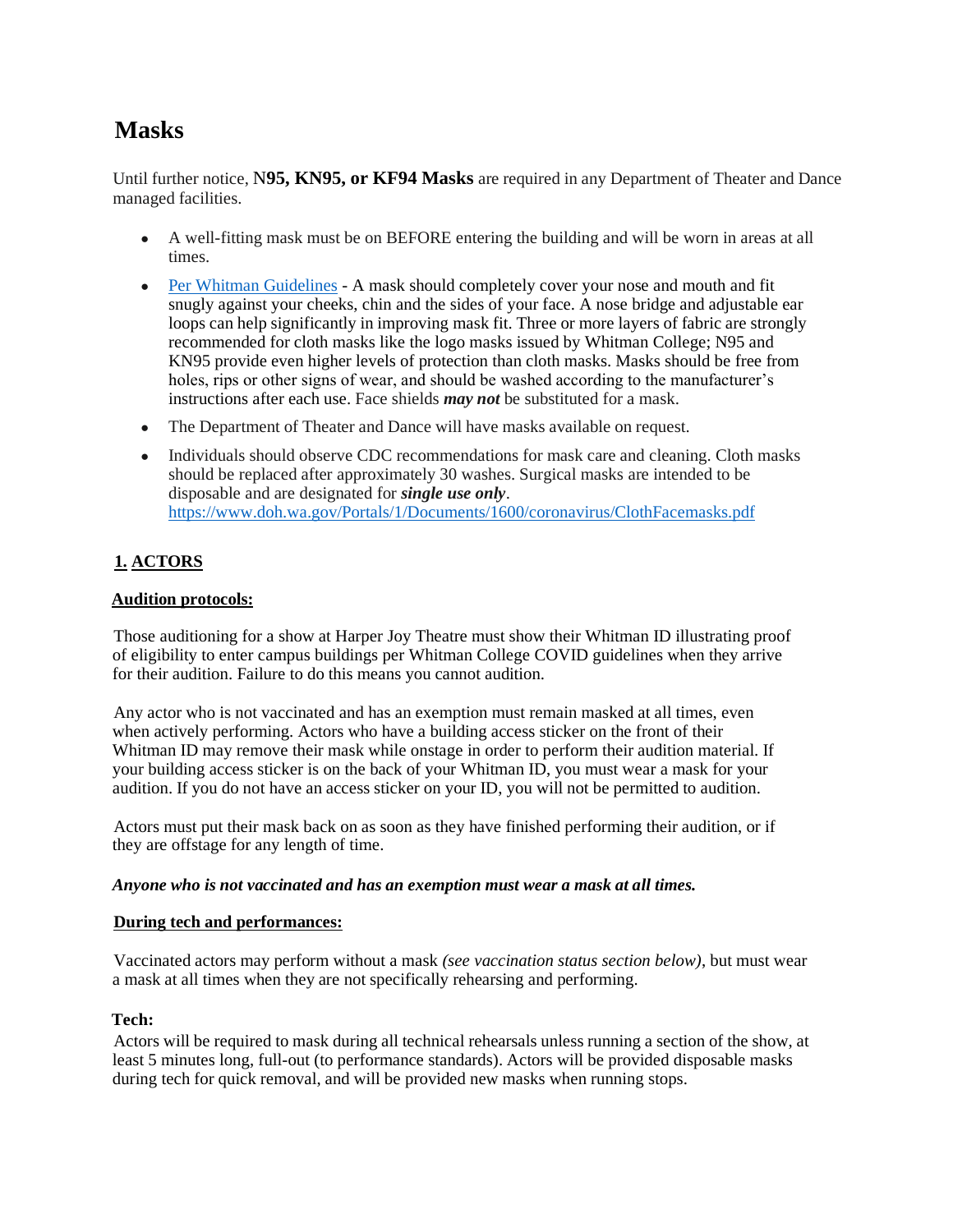#### **Performances:**

Actors offstage for longer than 2 minutes will be required to wear a mask while offstage. Actors are responsible for removing their masks when entering and re-masking when exiting. All off-stage activities must be masked.

#### *The above is subject to change based on Washington State or Whitman College requirements.*

### **2. DIRECTORS**

Directors and production crew must be masked at all times during rehearsals and performances. Directors should **NOT** have actors kissing onstage due to the highly transmissible nature of the virus. Food, drinking and eating/drinking utensils may not be shared by actors, even in performance. Directors are asked to keep close contact and touch between actors to a minimum when blocking the play.

### **3. CREW & PRODUCTION TEAMS**

Production Teams and Crew will be required to wear a mask throughout the rehearsal process and performance process and provide their Whitman ID card to prove they are eligible to access Whitman campus buildings.

**During tech and performances:** Backstage crew (stage management, run crew, dressers, sound, lights, and anyone else not present onstage) will be required to wear a department-provided KN95 mask (black) for the duration of their call. Backstage crew masks must be solid black with no patterns or words.

# **Vaccines & Isolation**

# **1. VACCINATIONS**

Like Whitman College, the Department of Theater and Dance is requiring *vaccinations and the booster to access the Harper Joy Theatre.* Proof of your eligibility to access, through displaying your Whitman ID may be requested at any time. If offered a vaccine exemption by the college, a participant must remain masked atall times and may not remove their masks to rehearse or perform.

At the moment, the Department of Theater and Dance will allow actors to perform without masks; however, this decision will ultimately be made by Whitman's administration or Washington State requirements.

### **2. VACCINATIONS & MASKS**

Per CDC guidelines, people are considered fully vaccinated:

- Two weeks after their second dose in a 2-dose series, like the Pfizer or Moderna vaccines or
- Two weeks after a single-dose vaccine, like Johnson & Johnson's Janssen vaccine.

If it has been less than 2 weeks since your final dose, or if you still need to get your second dose, *you are NOT fully protected.* Keep taking all prevention measures until you are fully vaccinated.

Per the Mask section (above), the Department of Theater and Dance will continue to require masks for all patrons and participants with the possible exception of actors during parts of tech and potentially performances.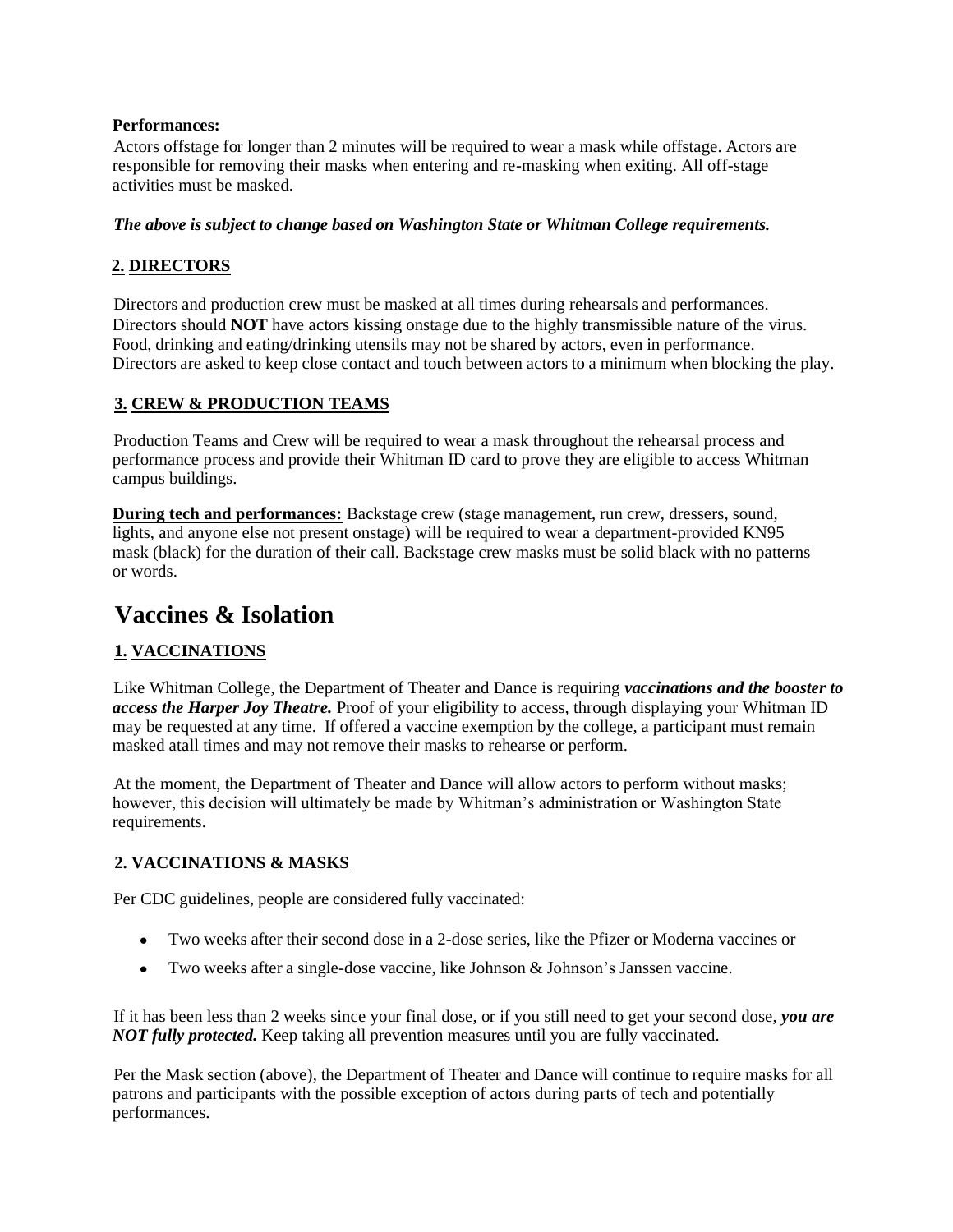# **3. EXPOSURE, ILLNESS & ISOLATION**

If an individual has symptoms of COVID, regardless of vaccination status, they should quarantine at home, be tested for COVID, and notify the appropriate individuals listed below. If their COVID test result is negative and the symptoms are determined not to be caused by a contagious disease, they may end quarantine.

If an individual tests positive for COVID, regardless of vaccination status, they should notify the individuals listed below and isolate for 10 days from the day of the test (if they are asymptomatic) or, if they have symptoms, until they meet all the following conditions: 10 days since symptoms first appeared, 24 hours with no fever without the use of fever-reducing medications and other symptoms of COVID-19 are improving

If a fully vaccinated person is a close contact (within 6 ft. for 15 minutes or more) to someone found to have COVID-19, they do not have to enter quarantine. However, they should monitor themselves for symptoms for 10 days after their exposure and should be tested for COVID 3-5 days after the exposure. They should also continue to wear masks, practice social distancing, and keep their social circles small.

If a person who is not fully vaccinated is a close contact (within 6 ft. for 15 minutes or more) to someone found to have COVID-19, they must quarantine at home, monitor themselves for symptoms for 14 days following the exposure, and be tested for COVID on the fifth day following exposure. If the test is negative, their quarantine may end on the seventh day following exposure.

### **Who to Contact:**

- Notify your *Stage Manager, Director, and COVID Captain (Barb DeLauter)* of your suspected or confirmed illness, and date symptoms began if applicable.
- Confirm all personnel (students, staff, interns, etc.,) you had close contact with (within 6 feet for 15 minutes or more)
- Students must contact the *Welty Student Health Center* about additional testing recommendations, isolation options and other campus support. Faculty, Staff, and Guest Designers and Artists should contact the *Director of Theater (Dr. Laura Hope)* and *Human Resources.*

# **Additional Rehearsal Expectations**

- Sharing food or drinks is prohibited in all Department of Theater and Dance spaces.
- Partner dancing and close blocking is permitted. Kissing is prohibited.
- While learning music and singing in initial rehearsals, all performers should maintain six feet of physical distance from others.
	- o **For Singers:** Masks may be removed for solo vocal work in early rehearsals but singers must maintain at least 15 feet of physical distance from the pianist/accompanist and others.
- Blocking will be adapted to reflect current best practices with respect to COVID.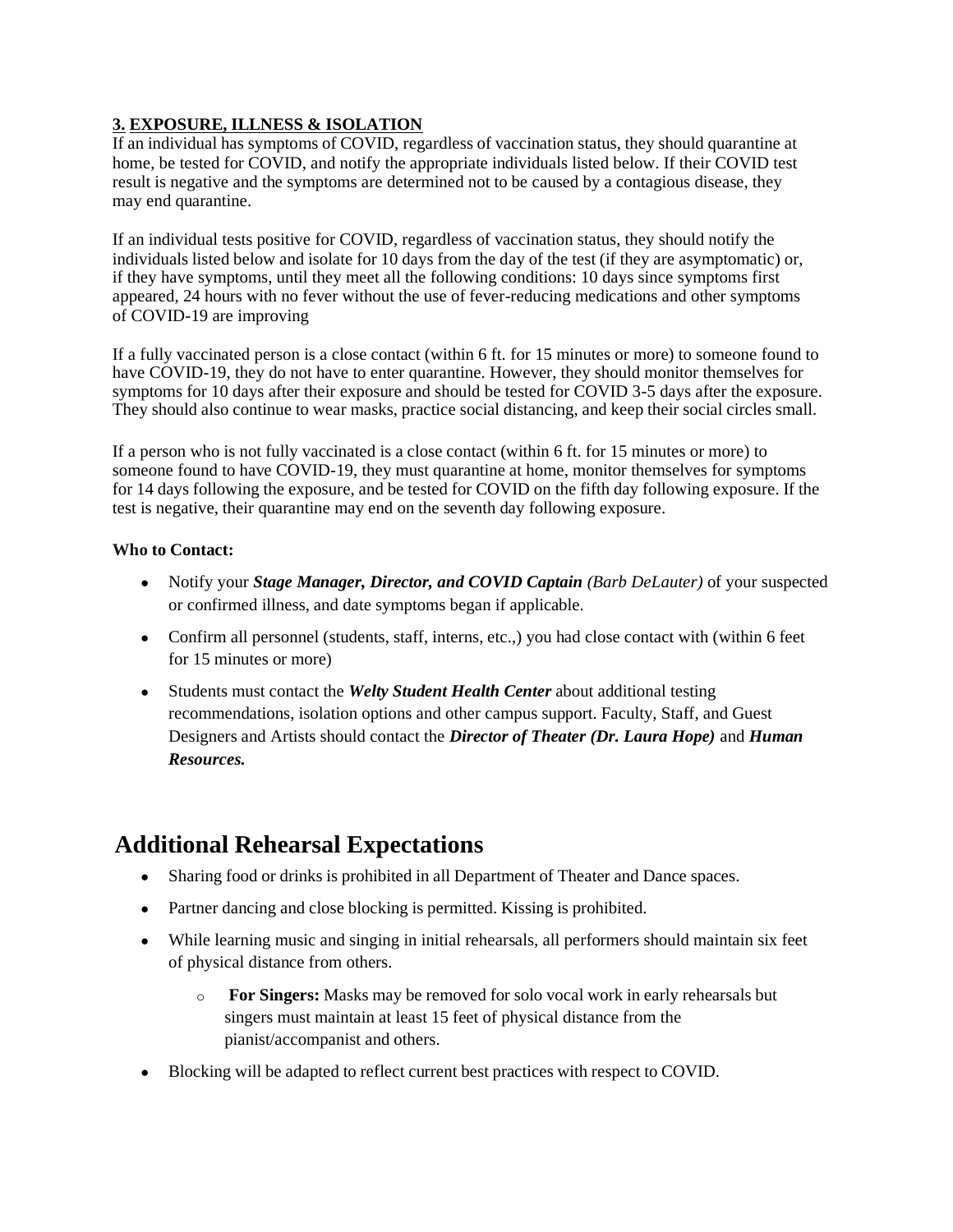# **Offsite Behavioral Expectations**

- **●** Due to the physically collaborative nature of live theatre, students participating in all Department of Theater and Dance events are expected to avoid risky behaviors outside the Theatre that could result in disease transmission or impact personal health and safety.
- **●** *Risky Behavior* is defined as any or all of the following:
	- o Attending indoor events with unvaccinated individuals unmasked and/or not socially distanced (excepting dining on campus or at local restaurants).
	- o Regular attendance of non-academic events with more than 10 people living outside your household (each Whitman College dorm building qualifies as one household).
	- o Failure to observe sanitation or masking guidelines. Failure to report a confirmed COVID-19 test or COVID-19 exposure (if known).
	- o Arriving to rehearsal or performance intoxicated or hungover. This behavior may result in immediate dismissal from the production.
- **●** *Department of Theater and Dance Artists, Staff, and Faculty reserve the right to replace any student engaging in risky behavior.*
- **●** In addition to the above, theater students are strongly encouraged to practice the following healthy habits:
	- o Drink plenty of water
	- o Eat regular healthy meals
	- o Consistently get a full night's sleep
	- o Exercise regularly
	- o Wash hands regularly
	- o Bodily & Oral Hygiene

#### **RESPONSIBILITIES**

- **●** Students are expected to budget their time appropriately, make time in their schedules for meals, breaks, and rest, and avoid working overlapping shows, per Department of Theater and Dance policy.
- **●** Students are responsible for clearing their schedules in advance of rehearsals and *communicating any and all conflicts prior to beginning work*. Actors must report all schedule conflicts *at the audition.* Department of Theater and Dance Artists, Staff, and Faculty reserve the right to replace any student who fails to list additional conflicts in advance.
- **●** *SMs, ASMs, & Student Designers* are expected to communicate with Department of Theater and Dance Artists, Staff, and Faculty about *feasible and reasonable* workloads for production.